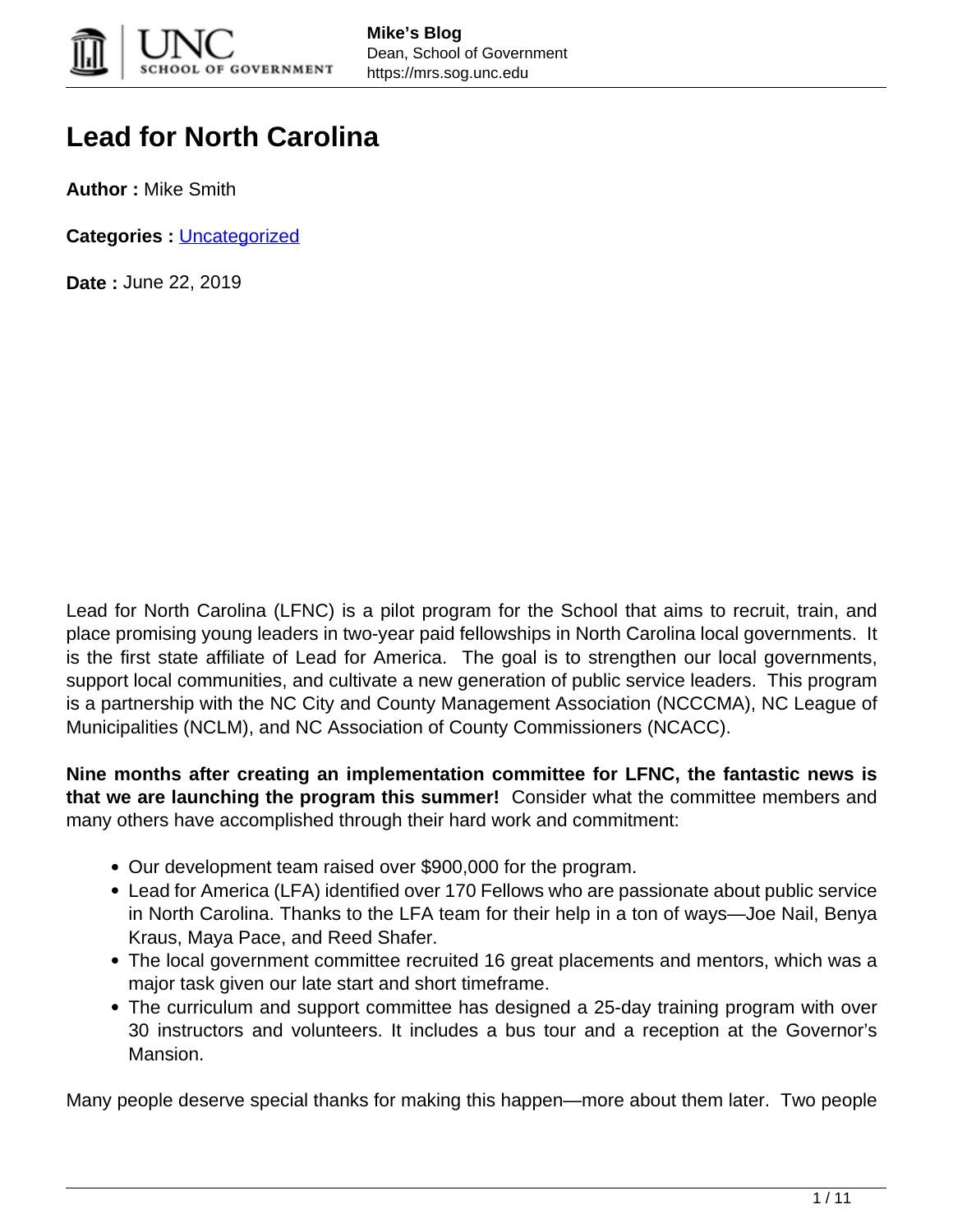

are in a category of their own. Kara Millonzi for volunteering to be the faculty lead for LFNC, and Dylan Russell for serving brilliantly as Executive Director during this challenging inaugural year. Both have gone far above and beyond the call of duty.



Kara Millonzi



Dylan Russell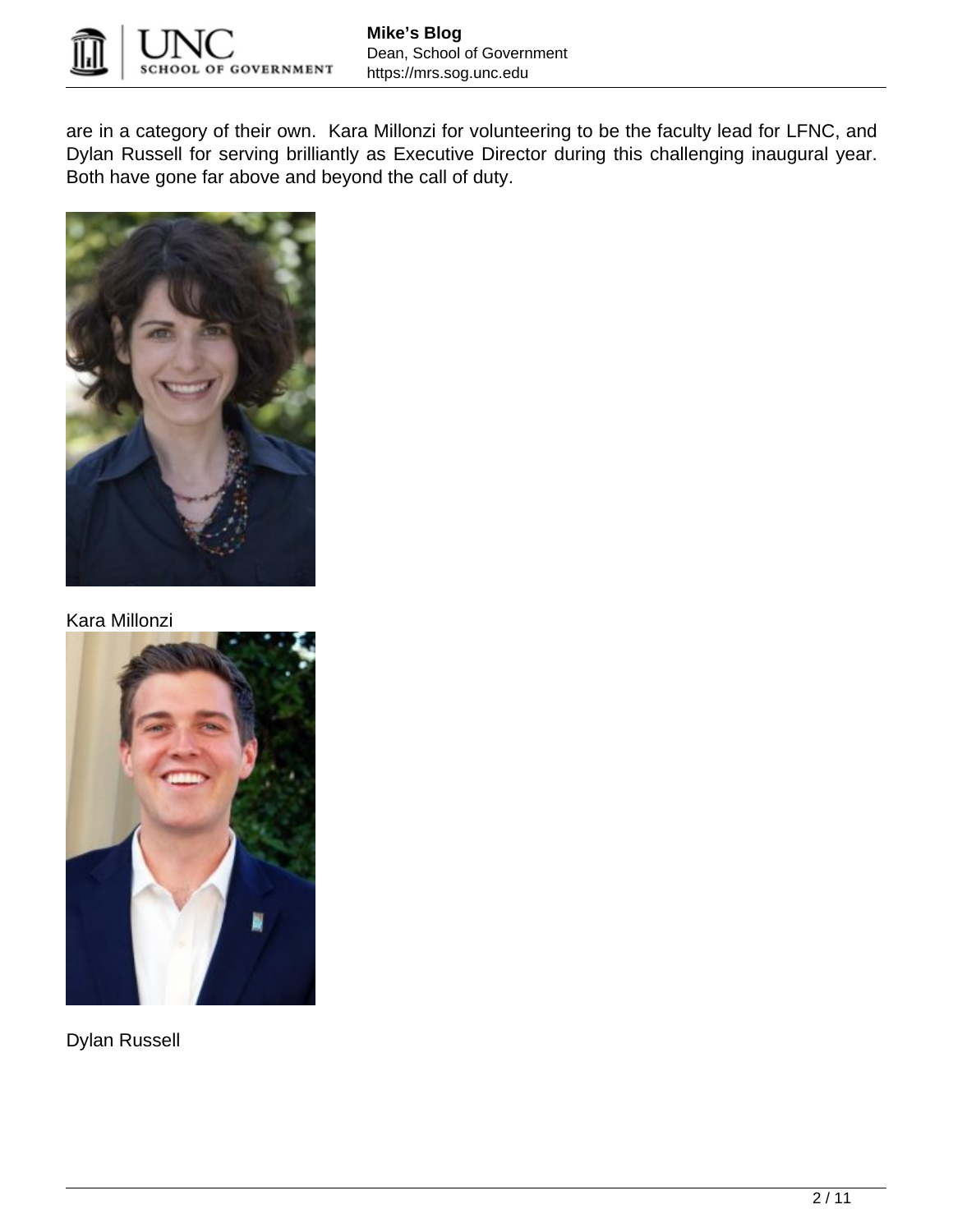

Here are the local government jurisdictions where the Fellows will be placed, their managers, along with the Fellows and their universities:

- **Anson County**—Manager: Barron Monroe—Fellow: Liam Brailey (Elon)
- **Clinton**—Manager: Tom Hart—Fellow: Sylveonna Holmes (ECU)
- **Edenton**—Manager: Anne Marie Knighton—Fellow: Saoirse Scott (UNC-CH)
- **Elizabeth City**—Manager: Rich Olson—Fellow: Shom Tiwari (Duke)
- **Elkin**—Manager: Brent Cornelison—Fellow: Danielle Key (Wake Forest)
- **Fairmont**—Manager: Katrina Tatum—Fellow: Ryan Fenton (App State)
- **Kinston**—Manager: Tony Sears—Fellow: Sarah Arney (UNC-CH)
- **Pembroke**—Manager: Tyler Thomas—Fellow: Shayla Douglas (UNC-CH)
- **Robeson County**—Manager: Kellie Blue—Fellow: Camryn Locklear (UNC-Pembroke)
- **Spindale**—Manager: Scott Webber—Fellow: Walker Harrison (UNC-CH)
- **Wilson**—Manager: Grant Goins—Fellow: Dante Pittman (UNC-CH)
- **Washington**—Manager: Jonathan Russell—Fellow: Berekia Davinga (Meredith)
- **Greensboro**—Manager: David Parrish—Fellow: Zaynah Afada (Guilford)
- **North Topsail**—Manager: Bryan Chadwick—Fellow: India Mackinson (UNC-CH)
- **Hendersonville**—Manager: John Connet—Fellow: Drew Finley (Wake Forest)
- **Shallotte**—Administrator: Mimi Gaither—Fellow: Allison Marshall (NC State)

In looking at the list of communities where the Fellows are going, most are small and economically distressed. That was one of our goals. According to Dylan, "I often had many conversations with local government managers who were incredulous that a young person would want to move to their jurisdiction." One manager said "the Fellow reminded him why he moved to the jurisdiction and he felt energized by the Fellow's enthusiasm and optimism about public service." Seven are socalled "Hometown Fellows," which means they are headed back to the communities where they grew up. Overall, 63% of the Fellows are female and 44% identify as a racial minority. I can't wait to meet this inspiring group!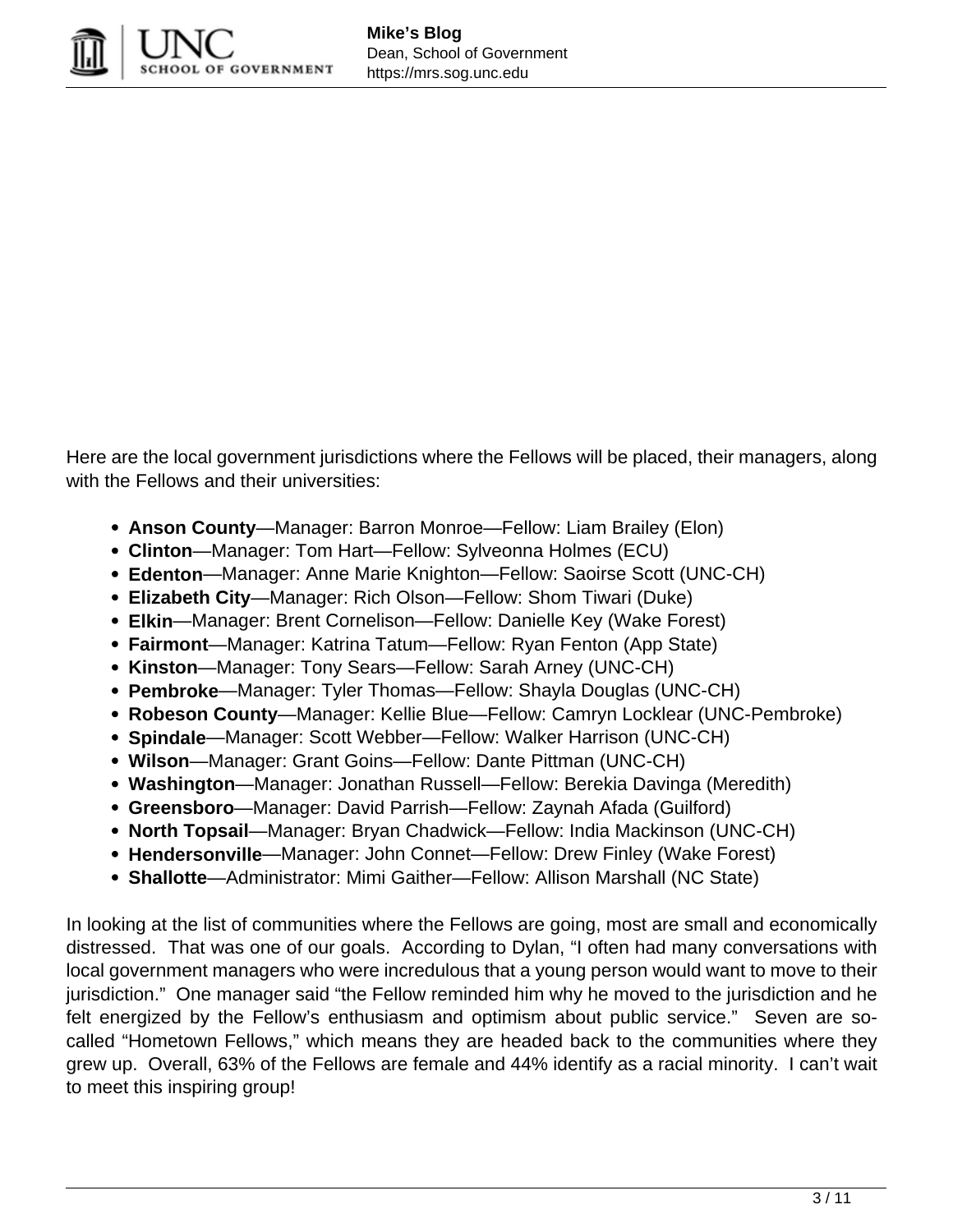

It truly has required an impressive team of partners to develop LFNC so quickly. Thanks to Jennifer Cohen (NCLM), Laurel Edwards (NCACC), Grant Goings (NCCCMA President), and Rob Shepherd (NCLM) for countless hours providing feedback about elements of LFNC and for working with local government leaders to secure placements. In addition to her tireless efforts on the placements, special thanks to Jennifer Cohen and NCLM for pledging \$25,000 in gap funding to make the program a reality.





I've been using the expression One School a lot lately, and the work on LFNC is another great example. In our finest tradition, people from different parts of the School stepped up to make a major contribution. Carl Stenberg deserves special praise for working so hard on local government recruitment, along with other parts of the program. Anita Brown Graham was a key person on the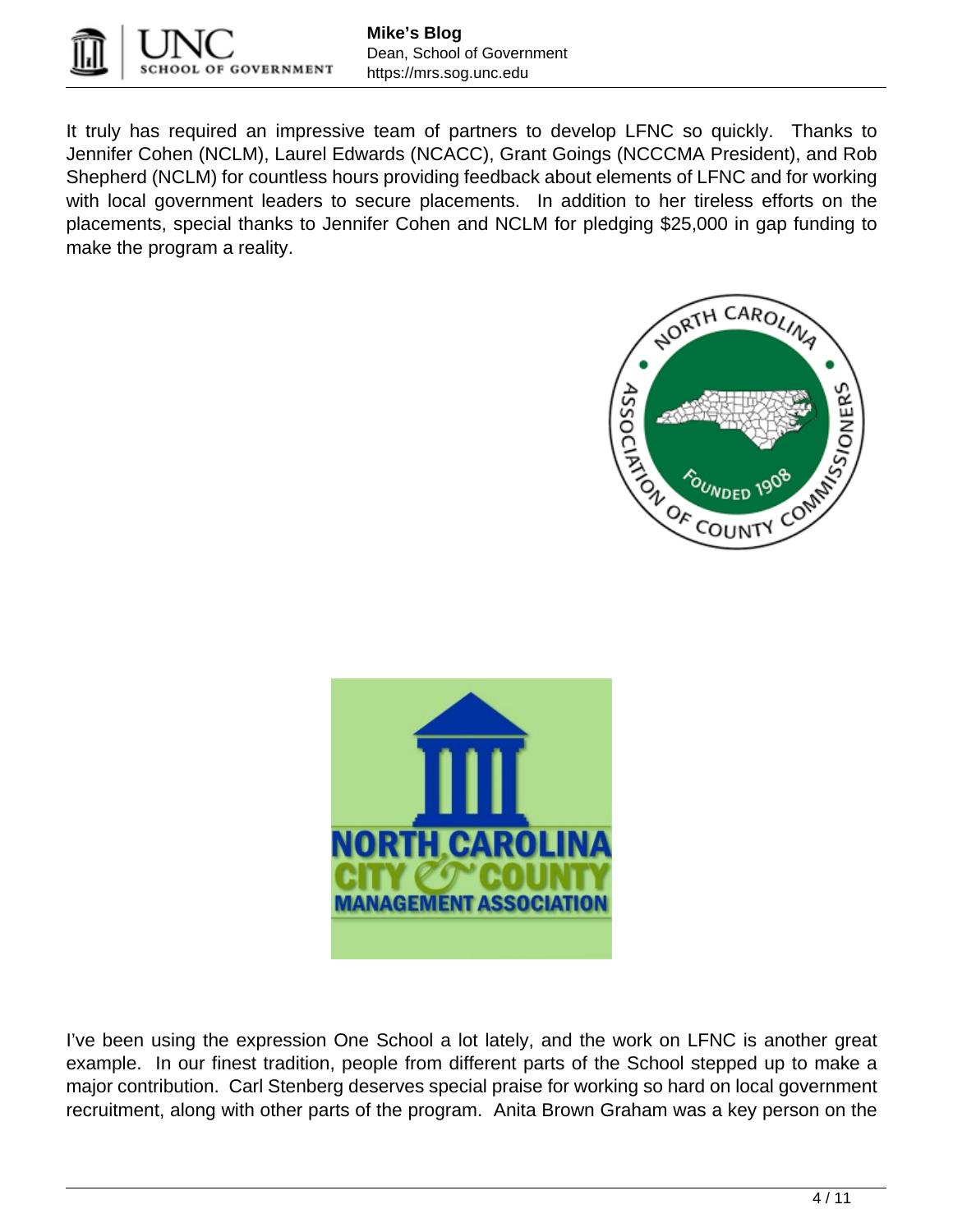

implementation committee. Rebecca Badgett jumped in to work on the summer training, along with Shannon Tufts, Bill Rivenbark, Alycia Inserra, and Tracy Miles.



### Shannon Tufts



Carl Stenberg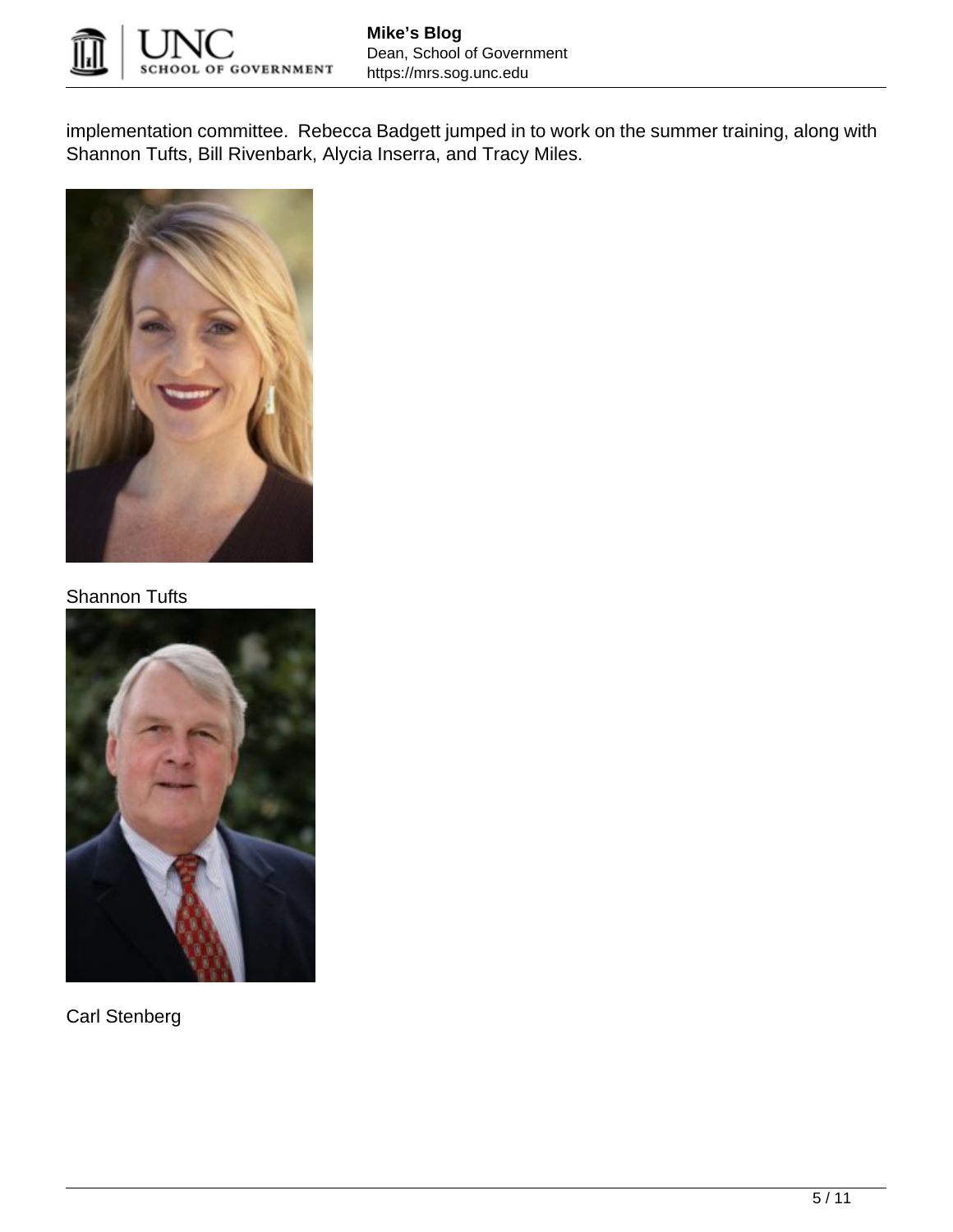



Rebecca Badgett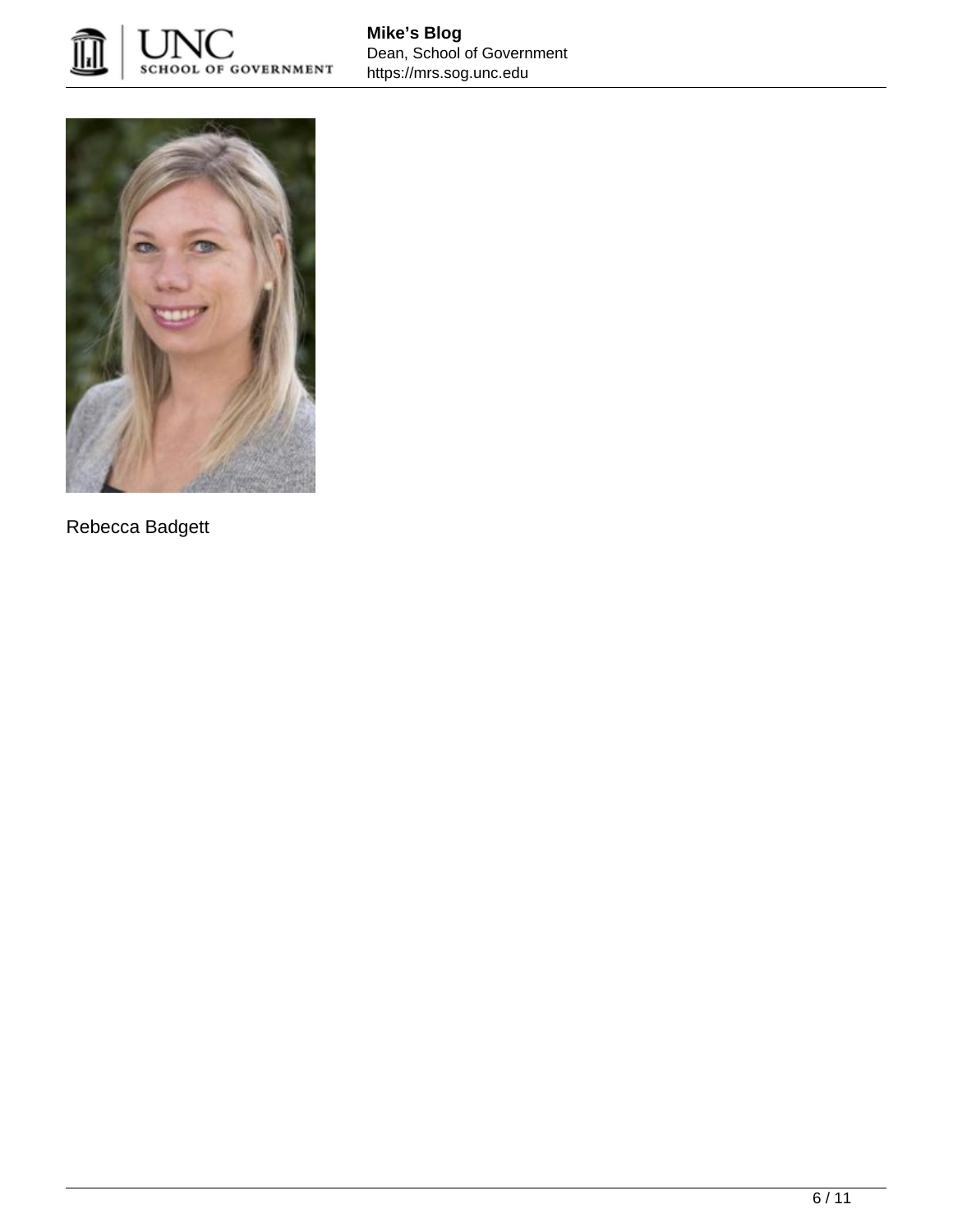



### Alycia Inserra

Heather Duhart and Cara Robinson worked on setting up an online application so that the Fellows can receive graduate credit, which is an important feature of the program. Mary Beswick worked quickly to make them affiliates of the University, and Lexi Herndon used her wizardry to help us navigate the Office of Sponsored Research and necessary reporting requirements. And it simply would not have happened without the development work by Jen, Dylan, and the development team—including Becky Carter who did lots of complicated scheduling. As always, Sonja and her team provided high-level support from Strategic Communications. Michael Vollmer, Lauren Partin, and others contributed in lots of ways behind the scenes.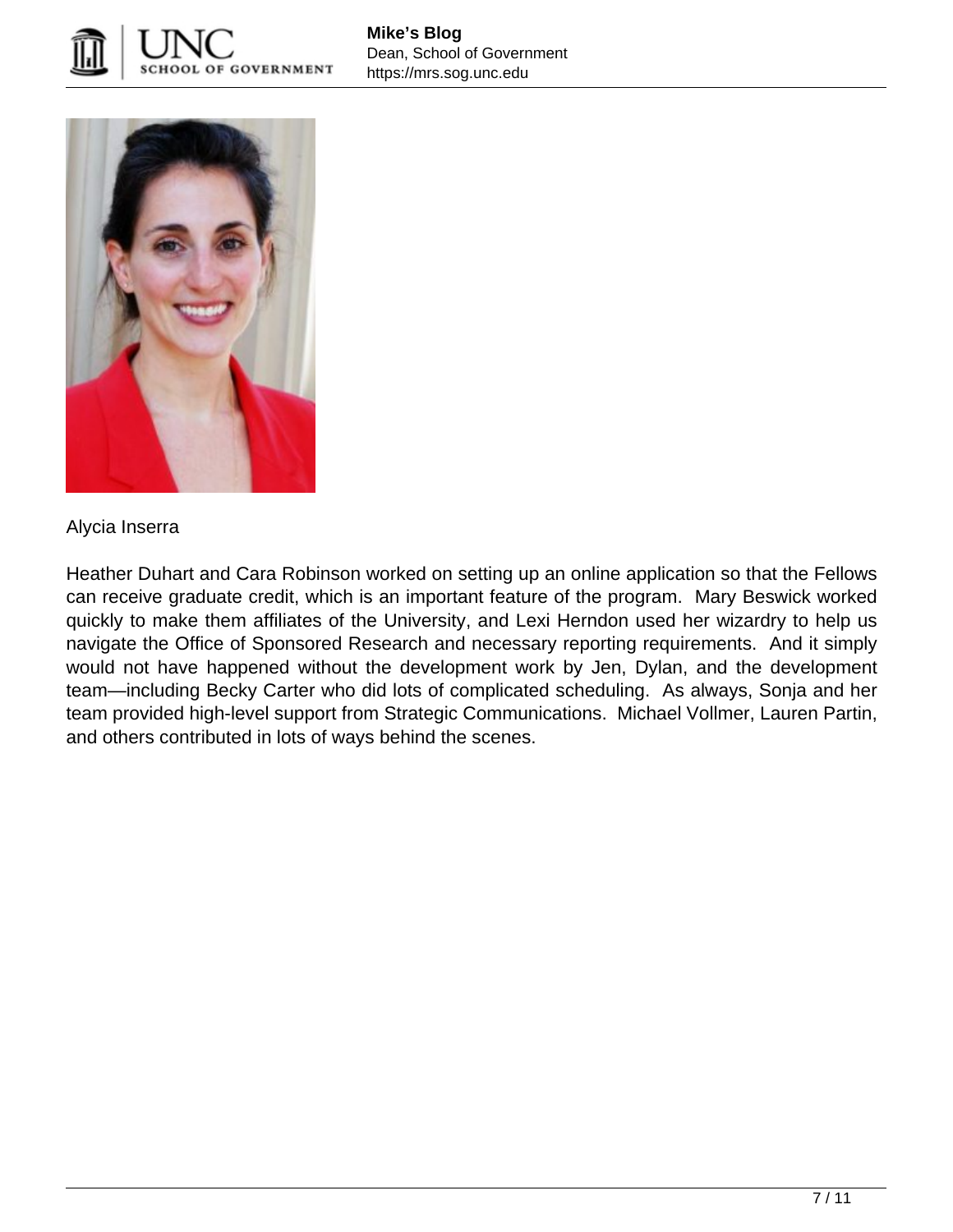

**Mike's Blog** Dean, School of Government https://mrs.sog.unc.edu



## Jen Willis



Becky Carter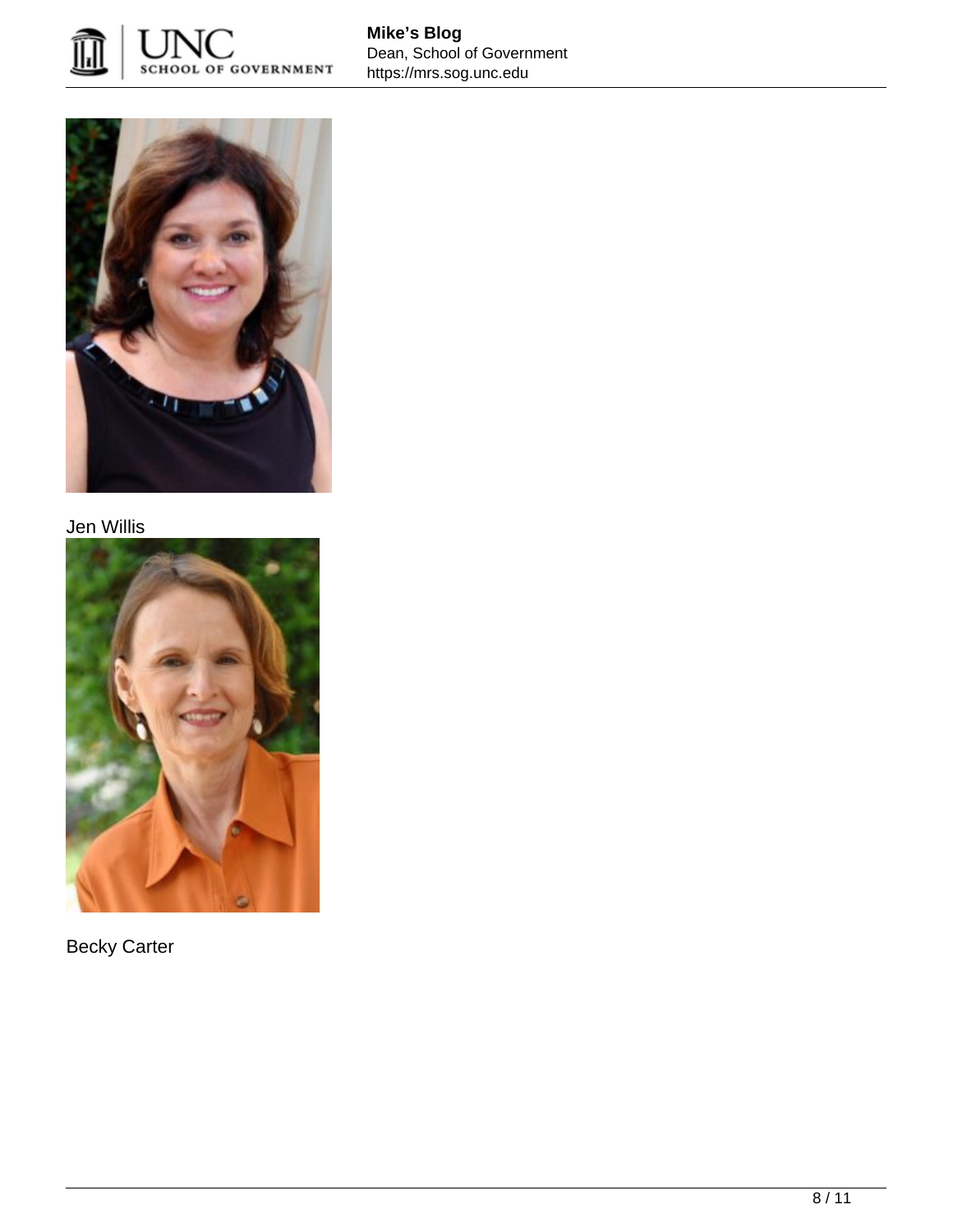



Sonja Matanovic

There were lots of bumps along the way in developing the program, not surprisingly, and we are committed to learning from our experience. We want to better understand why some local governments did not end up hosting a Fellow, for example, and why some Fellow candidates were not seen as good matches with communities. LFNC truly is a pilot program, which means we are evaluating our experience. Shannon Tufts is working on a pre- and post-Summer Academy test, along with a survey to be administered three months after placement to assess how well the Academy prepared the Fellows. Sarah Mye is working with Dylan on a survey to measure current capacity at local government placements and how the Fellows will increase that capacity. (By the way, Sarah Mye is doing a fabulous job in helping us think about how to use data in measuring impact and in informing lots of decisions at the School.)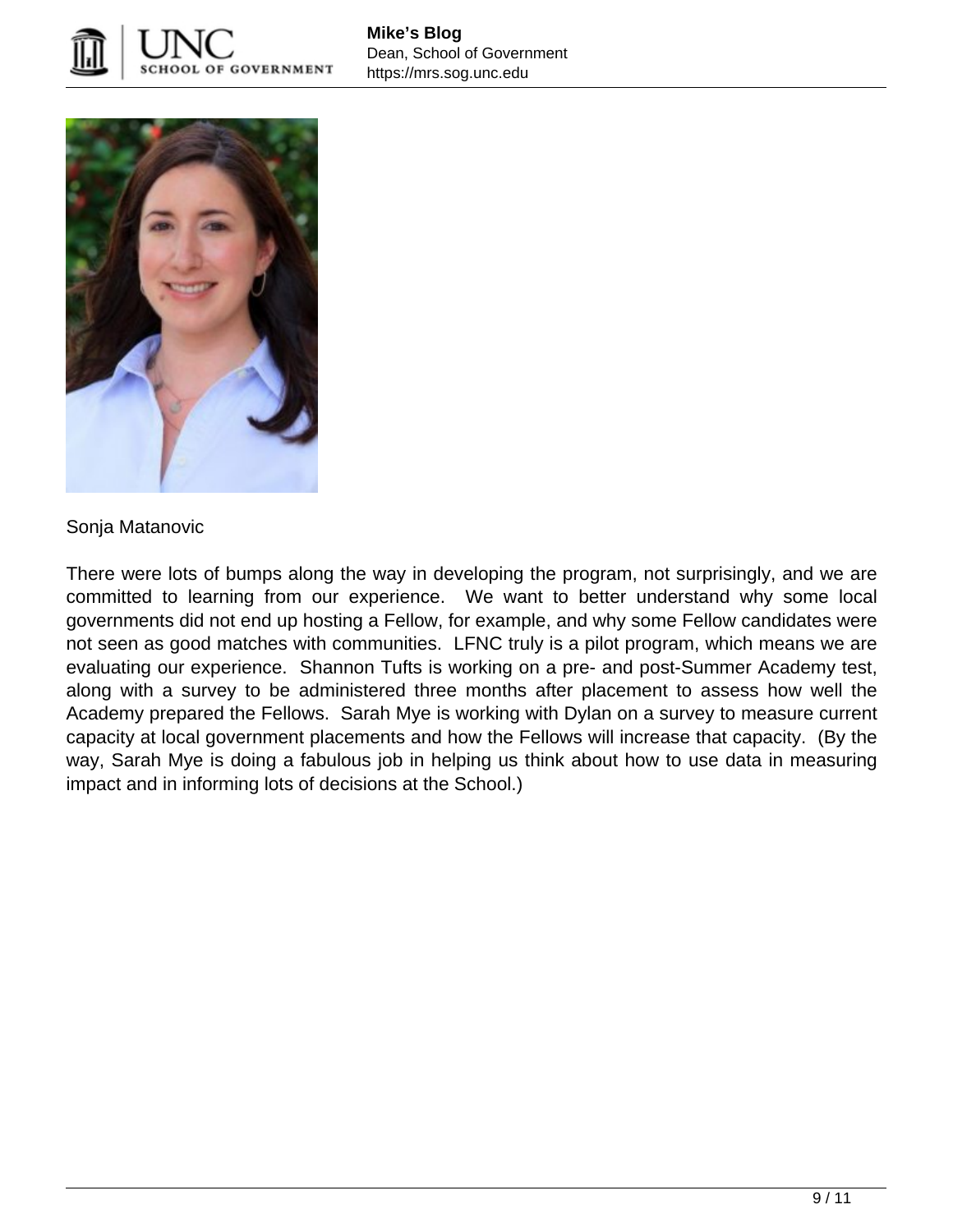



#### Sarah Mye

And there are more people who will contribute in still other ways, including participating in the Summer Academy. One School means a lot of things. It means not worrying about status or where you are in the organization when it comes to getting things done. Everyone has a role to play, and none of it happens without both faculty and professional staff. One School also means that once we have made an institutional commitment, such as LFNC, then all of us will do whatever we can to make it successful. The culture of One School happens because we hire talented and generous people who are dedicated to the School's public service mission.

Kara and Dylan will be in Washington, D.C. with the Fellows next week at Lead for America's Changemaker Summit. They will hear from interesting speakers and get to know one another. The Fellows will learn about the nonpartisan and policy-neutral values of the School. Then the Summer Academy kicks off in Chapel Hill on July 7. Congratulations to everyone for making LFNC a reality!